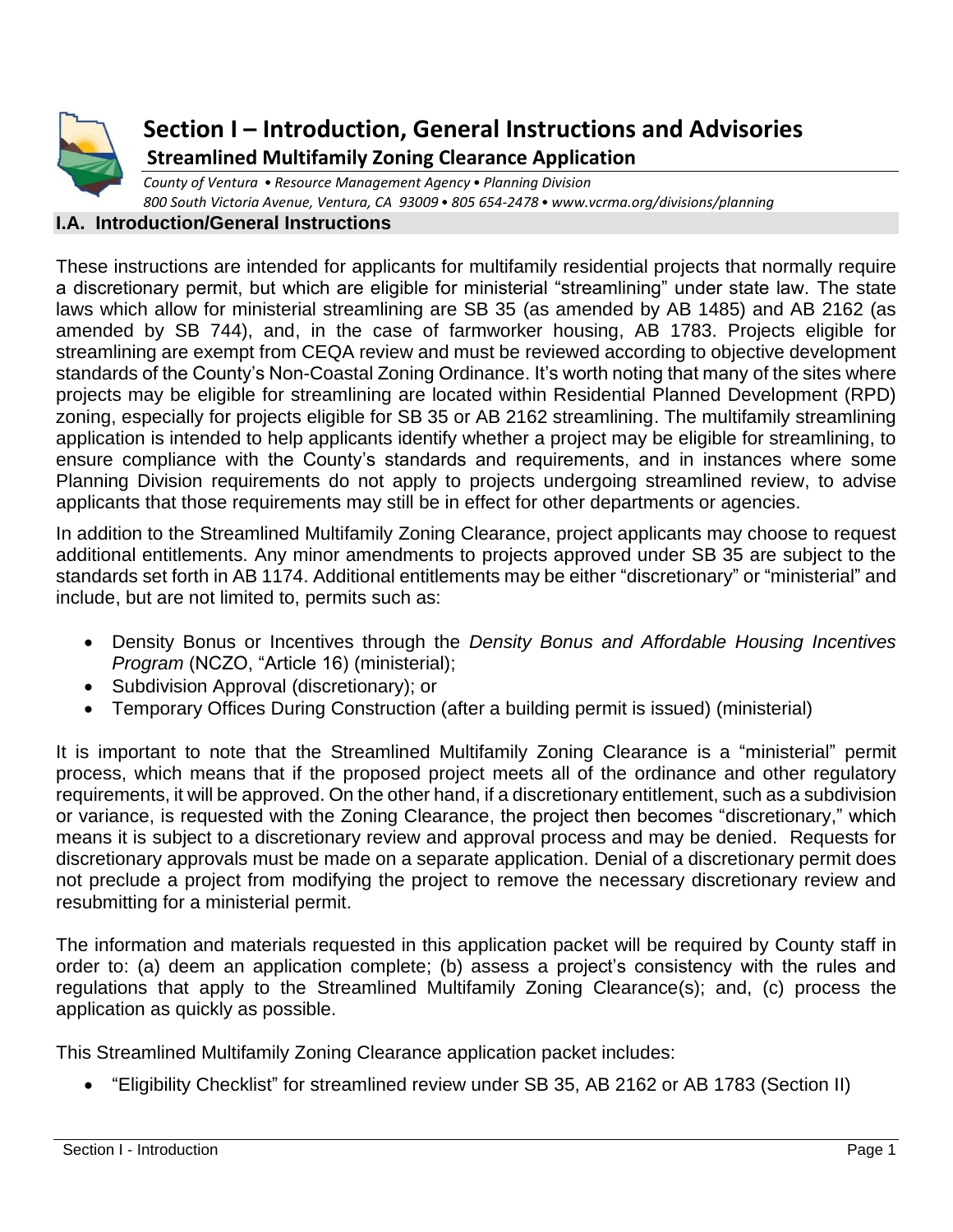- "Checklist of Requirements" for Streamlined Multifamily Zoning Clearance (Section III);
- "Streamlined Multifamily Zoning Clearance Questionnaire," (Section IV) which identifies supplemental technical reports, studies, and information that must be submitted as part of an application. Please be aware that *any missing information* will result in a determination that an application is incomplete and all materials will be returned;
- "Fee Reimbursement Agreement" form; and,
- "Certification Statement of Hazardous Waste/Substance Site" form (if applicable).

Although some of the questions and informational requests in this application packet may not apply to a given project, applicants must carefully review these documents in their entirety to ensure that a complete application package is submitted. In addition, please be advised that:

- **All permit processing and outstanding fees must be paid in full** at the time at which an application is submitted; 1
- **One original and one copy of a "Fee Reimbursement Agreement"** must be completed, signed by the property owner(s), and submitted with all applications; and,
- All required information must be submitted as part of a single submission; incomplete submissions will not be processed by County staff.
- A preliminary application may be submitted under SB 330, as amended by SB 8, which may assist in determining whether a project will be eligible for streamlining and whether certain information may be incomplete, prior to submitting a full application. In addition, submission of a SB 330 preliminary application will "freeze" any development standards in place at the time of submittal.<sup>2</sup>

Please be advised that submitting these materials does not guarantee that an application will be deemed technically adequate and it has satisfied all applicable Federal, State, and local development standards and codes. County agencies must still conduct technical reviews of reports, plans, and application materials and will inform the applicant if their agency concludes that any required information is missing. If technical information about the project is inadequate, it can add additional time to the overall approval process or make it impossible for a finding to be made that allows project approval.

If a land use project is appealed, please be aware that the applicant may be responsible for all or a portion of the costs required to process the appeal. For appeals of projects unrelated to a violation and located within the non-coastal zone, the following applies:

• If the appeal is filed by the applicant or applicant's representative, the applicant will be required to file a \$1,000 deposit and pay actual staff time.

<sup>1</sup> For information on the Planning fees that are required to process your application, please see the Planning Division website: [www.vcrma.org/planning-division-fees.](http://www.vcrma.org/planning-division-fees)

<sup>2</sup> The SB 330 Preliminary Application is available at: [www.hcd.ca.gov/community-development/accountability](https://www.hcd.ca.gov/community-development/accountability-enforcement/docs/sb%20330%20preliminary%20application%20%20form_final.pdf)[enforcement/docs/sb%20330%20preliminary%20application%20%20form\\_final.pdf](https://www.hcd.ca.gov/community-development/accountability-enforcement/docs/sb%20330%20preliminary%20application%20%20form_final.pdf)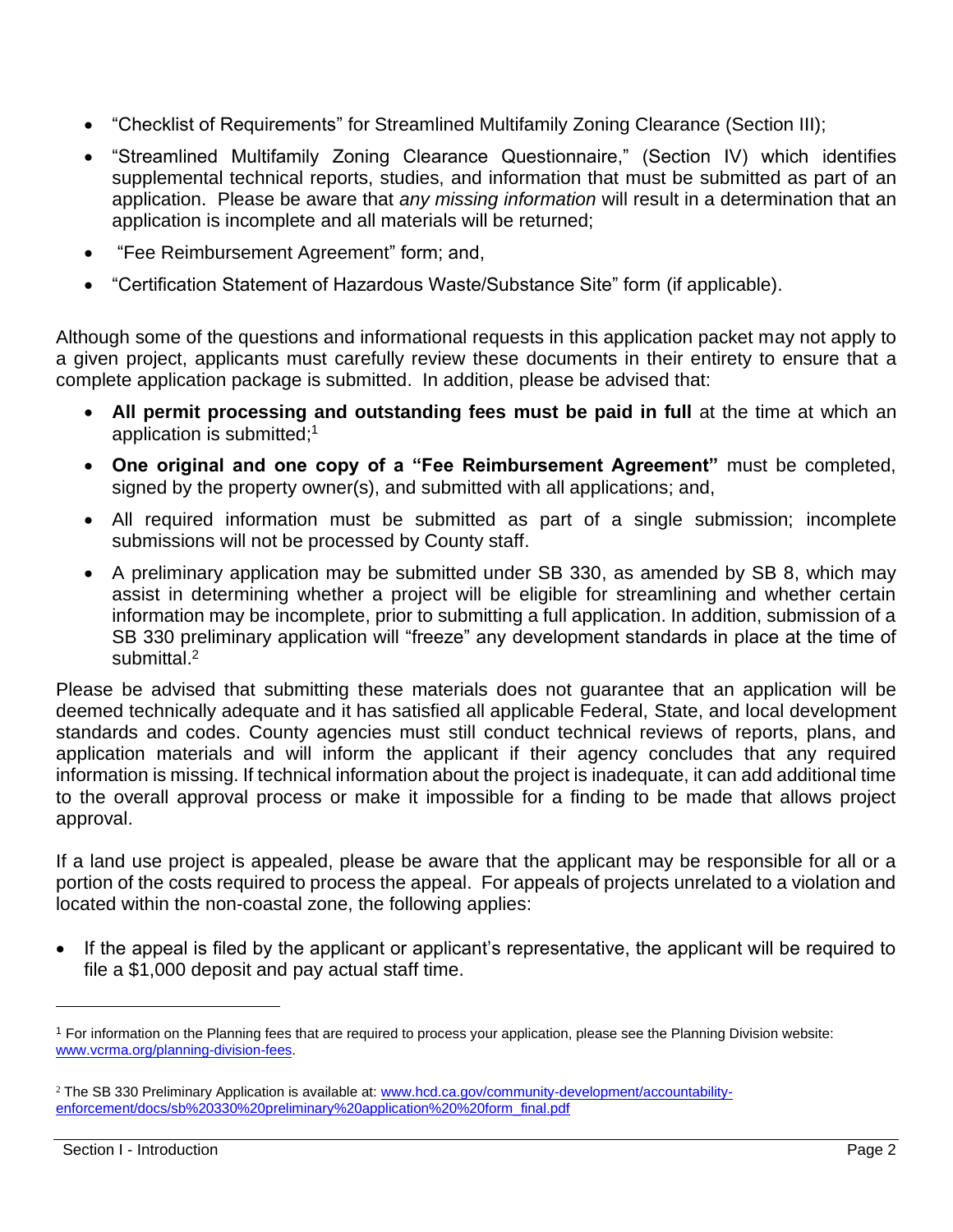- If the appeal fee is filed by another party, the applicant will be required to pay actual staff time and costs in excess of the appeal fee up to a maximum of \$1,000. A deposit of \$1,000 will be filed by the appellant at the time the appeal is submitted.
- If the appeal is fully upheld, all fees paid by the appellant shall be refunded. If the appeal is upheld in part, the decision-making body hearing the appeal shall determine at the time the decision is rendered what portion of the appeal charges should be refunded to the appellant.

Prior to submitting an application, it is imperative that an applicant be fully familiar with the laws, ordinances, regulations, policies, and procedures that apply to the application, and consult with appropriate experts (e.g., land use consultant, architect, civil engineer, licensed surveyor, geologist, or biologist) that can assist in preparing the necessary reports, plans, studies, and other documentation normally required to process the application. *Although County staff is available to provide assistance, ultimately it is the applicant's (and applicant's consultant), responsibility to ensure that the requisite information and materials are complete and included in the application packet.* As mentioned above, an SB 330 Preliminary Application may help to determine whether some, but not all, of this information is complete. County staff who are responsible for reviewing your application are listed in Subsection I.C (pg. 5).

## **I.B. Advisory Information**

Depending on the proposed project's location and circumstances, additional policies and regulations may apply. The following list includes some of the policies and regulations to be aware of prior to preparing an application:

- Active Violations: An application for a Streamlined Multifamily Zoning Clearance shall not be accepted for processing if a Notice of Violation is in effect on the subject property—unless the Streamlined Multifamily Zoning Clearance is required to abate the violation that is the subject of the Notice of Violation.
- Illegal Lots: Pursuant to State law (Government Code, §66499.30(a) and §66499.30(b)), and the Ventura County Non-Coastal Zoning Ordinance (§8101-3.4 and §8111-1.1.1.b (7)) a zoning clearance can be approved only for projects that are located on a legal lot. For more information on how to determine if a project site would be located on a legal lot, please see [www.vcrma.org/legal-lot-program.](https://vcrma.org/legal-lot-program)
- Abandoned Water Wells: Pursuant to the County of Ventura's Groundwater Conservation Ordinance No. 4184 (§4819.A), if an abandoned water well exists within the proposed project area, a well destruction permit from the Ventura County Watershed Protection District must be obtained and the well must be destroyed prior to submission of an application.
- El Rio/Saticoy Areas Oxnard Forebay Septic System Prohibition: The Los Angeles Regional Water Quality Control Board adopted an Order which prohibits the discharge of septic systems in the Oxnard Forebay (i.e., El Rio and areas of Saticoy). The Environmental Health Division is precluded from approving new septic systems and expansions of existing systems. For more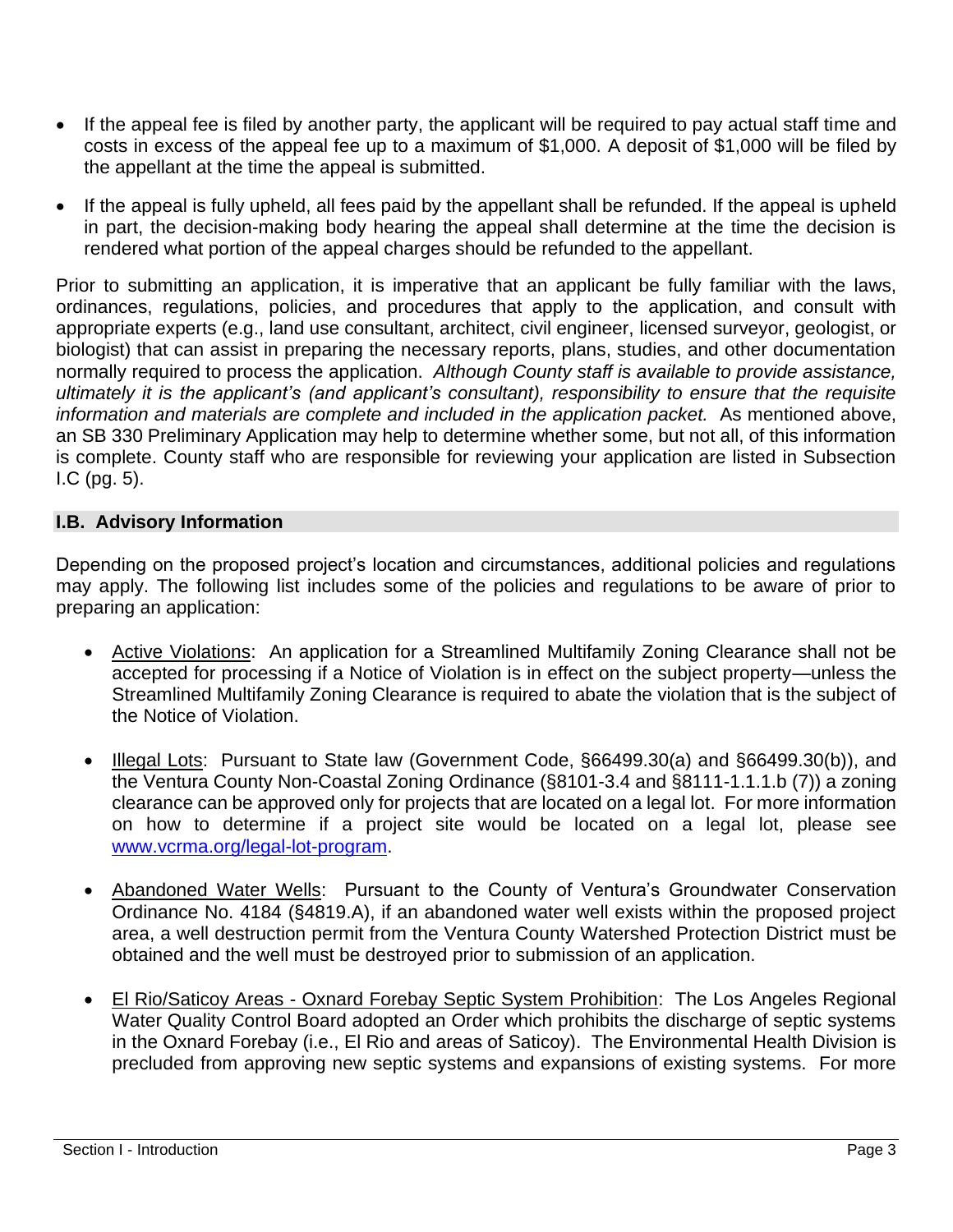information, please contact the Environmental Health Division using the contact information provided below.

- National Pollutant Discharge Elimination System Construction Activities Stormwater General Permit: Construction activity resulting in a land disturbance of one acre or more, or less than one acre but part of a larger common plan of development or sale, must obtain the Construction Activities Stormwater General Permit (2009-0009-DWQ Permit). Construction activity includes clearing, grading, excavation, stockpiling, and reconstruction of existing facilities involving removal and replacement. Construction activity does not include routine maintenance, such as maintenance of original line and grade, hydraulic capacity, or original purpose of the facility.<sup>3</sup>
- Ventura County National Pollutant Discharge Elimination System Stormwater Permit: Any applicable construction activity shall comply with requirements for construction projects including Best Management Practices listed under the Part IV.F "Development Construction Program" of the Ventura County NPDES Stormwater Permit<sup>4</sup>.
- Water and Sewer Service: In contrast to a discretionary application, applicants are not required to demonstrate the availability of water or sewer service at the time of submittal, but are highly encouraged to ensure that these services are available as early as possible in the application process (See Section IV, Application Questionnaire: Items E.5 and E.6).

 $3$  For more information regarding the NPDES Construction Activities Stormwater General Permit contact State Water Resources Board at stormwater@waterboards.ca.gov or phone 916 341-5537 or refer to website at the following address: [www.waterboards.ca.gov/water\\_issues/programs/stormwater/construction.html.](http://www.waterboards.ca.gov/water_issues/programs/stormwater/construction.html)

 $4$  For more information regarding the NPDES Stormwater Permit refer to [www.vcstormwater.org](http://www.vcstormwater.org/) or call (805) 650-4064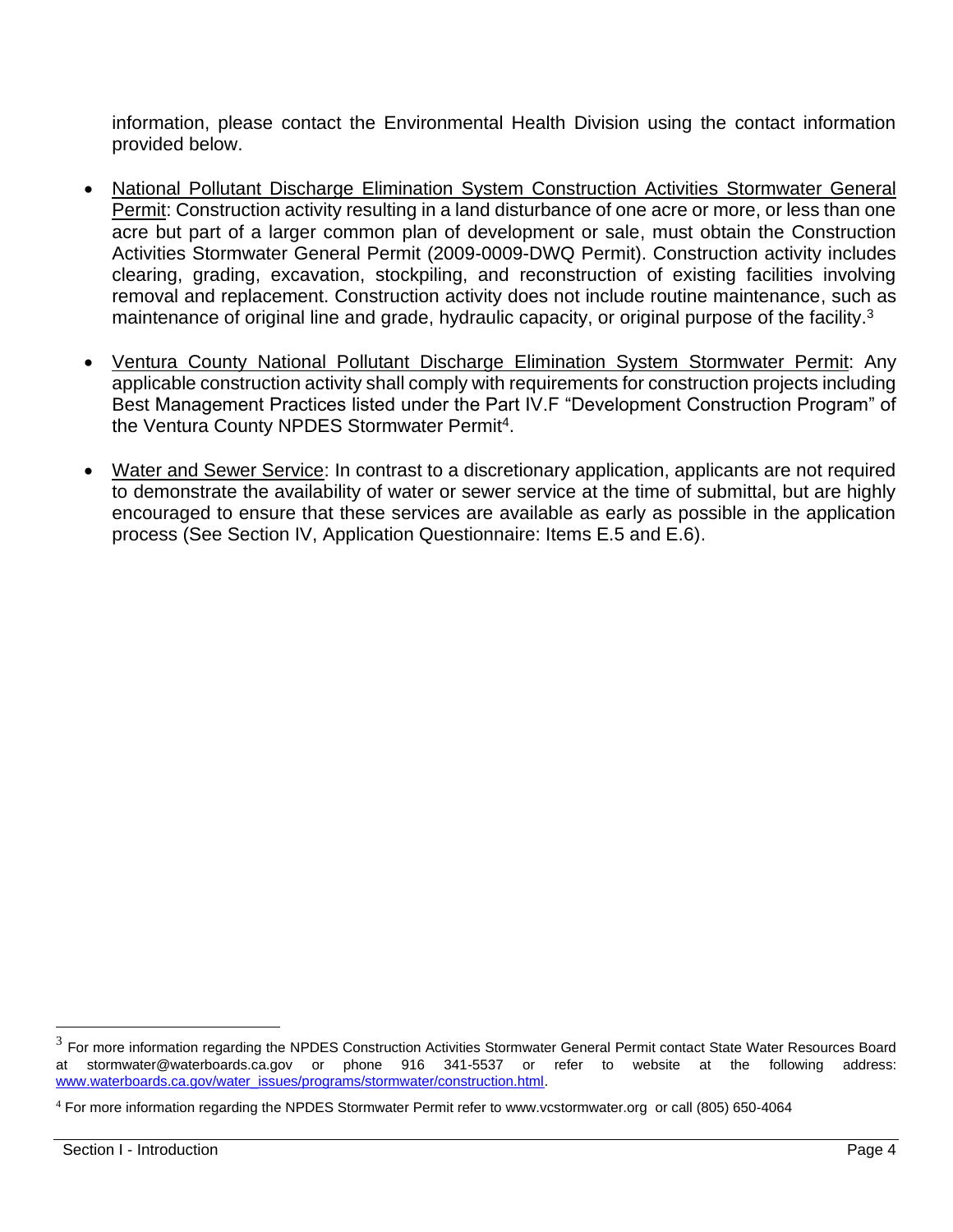## **I.C. County Staff Who Review Entitlement Applications<sup>5</sup>**

| <b>AGENCY</b>                              | <b>CONTACT INFORMATION</b>                             |
|--------------------------------------------|--------------------------------------------------------|
| Agricultural Commissioner's Office         | Alec Thille, Agricultural Land Use Planner             |
|                                            | (805) 933-2926 ext. 1112                               |
|                                            | Alec. Thille@ventura.org                               |
|                                            |                                                        |
|                                            | Korinne Bell, Chief Deputy Agricultural                |
|                                            | Commissioner                                           |
|                                            | (805) 933-2415                                         |
|                                            | Korinne.bell@ventura.org                               |
| Air Pollution Control District (APCD)      | Nicole Collazo, Air Quality Specialist                 |
|                                            | (805) 303-3674                                         |
|                                            | nicole@vapcd.org                                       |
| Resource Management Agency (RMA),          | Ashley Kennedy, Environmental Health Specialist        |
| Environmental Health Division (EHD)        | (805) 654-2830                                         |
|                                            | Ashley.Kennedy@ventura.org                             |
| RMA, Planning Division, Planning Biologist | Jennifer Welch                                         |
| <b>Review</b>                              | (805) 654-2465                                         |
|                                            | Jennifer. Welch@ventura.org                            |
| RMA, Planning Division, County Arborist    | Justin Bertoline, Senior Planner                       |
|                                            | $(805)$ 654-2466                                       |
|                                            | Justin.Bertoline@ventura.org                           |
| <b>Parks Department</b>                    | <b>Colter Chisum, Deputy Director</b>                  |
|                                            | (805) 654-3945                                         |
|                                            | Colter.Chisum@ventura.org                              |
|                                            |                                                        |
|                                            | Jeri Cooper, Parks Manager                             |
|                                            | (805) 654-3968                                         |
|                                            | Jeri.Cooper@ventura.org                                |
| Public Works Agency (PWA), Engineering     | Jim O'Tousa                                            |
| Services, Geology                          | <b>Engineering Manager/County Geologist</b>            |
|                                            | (805) 654-2034                                         |
|                                            | Jim.OTousa@ventura.org                                 |
| PWA, Engineering Services, Grading and     | Ben Fischetti, Engineering Manager                     |
| <b>Water Availability Review</b>           | (805) 654-2042                                         |
|                                            | Ben.Fischetti@ventura.org                              |
| PWA, Engineering Services, Floodplain      | Alex Hill, Engineer                                    |
|                                            | (805) 654-3795                                         |
|                                            | Aexander.Hill@ventura.org                              |
|                                            | CEQA@ventura.org                                       |
| PWA, Integrated Waste Management           | <b>Tobie Mitchell, Environmental Resources Analyst</b> |
| (IWMD)                                     | (805) 658-4315                                         |
|                                            | Tobie.Mitchell@ventura.org                             |

 $<sup>5</sup>$  All agencies and districts may not be required to review a particular application.</sup>